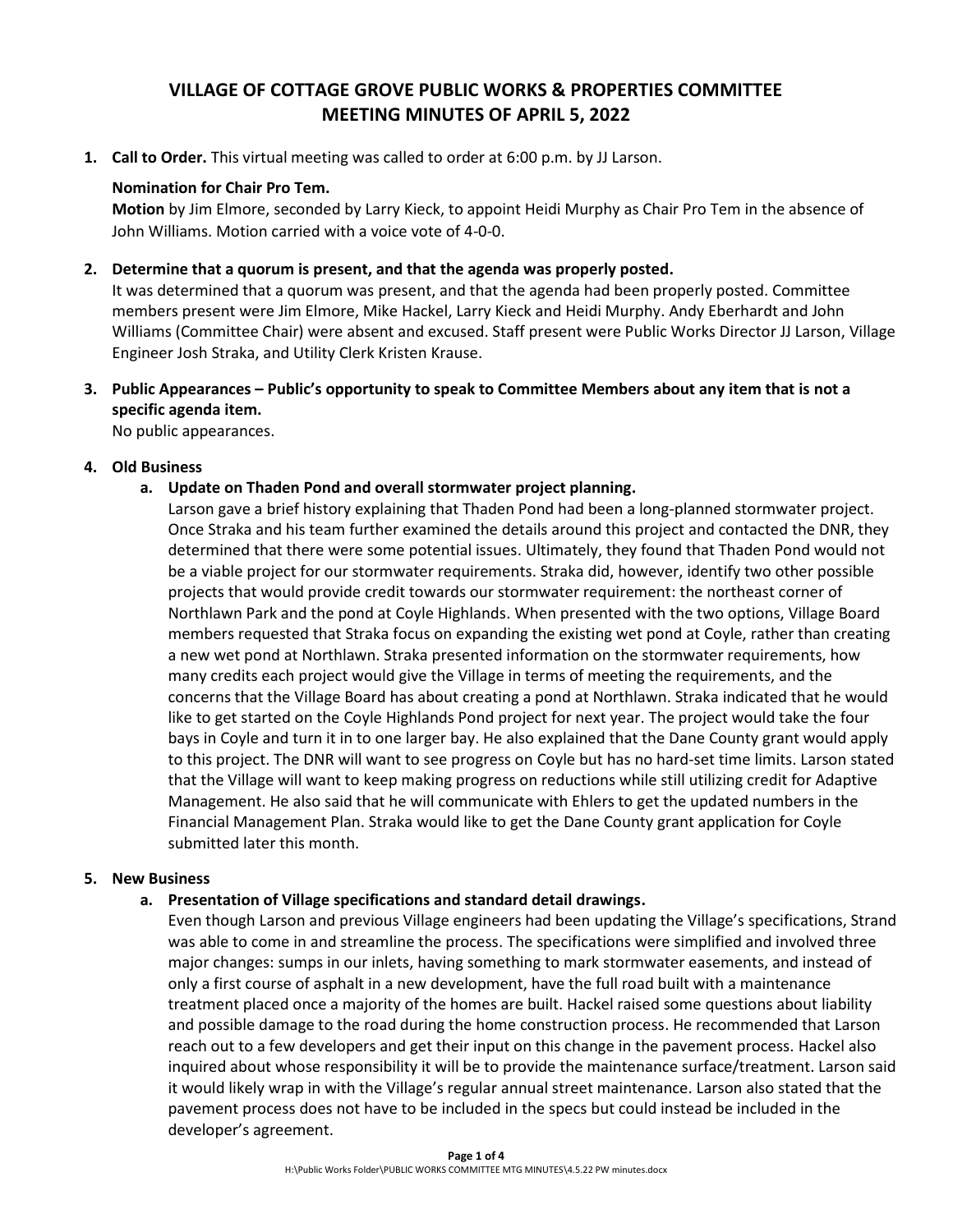# **b. MS4 Annual Report.**

Larson recently updated the report and highlighted that the Village has performed more public outreach, completed items through the Sustainability Committee, reduced salt usage on Village streets and ensured more oversight of ongoing construction projects going on in the Village.

## **c. Discuss meeting format moving forward.**

Larson explained that the Village has the capability of conducting hybrid meetings going forward, where committee members and attendees could participate either in person or virtually. Committee members where split on their preference for in person and virtual and agreed that the hybrid option would be fine. Larson will label future meetings "in-person," with the option for people to attend virtually if wanted.

# **6. Engineers Report**

## **Shady Grove Subdivision**

No construction work was completed in March 2022. RG Huston Company, Inc. (RG Huston) plans to resume construction in April 2022.

## **Authentix Cottage Grove**

The Village's sanitary sewer testing was completed in March 2022 by Integrity Grading and Excavating (IGE). The storm sewer installation along Cottage Grove Road is tentatively planned for April 2022.

# **5 th Addition to Westlawn Estates**

No construction work was completed in March 2022. Homburg Contractors, Inc. plans to resume construction in April 2022.

## **Quarry Ridge Estates**

Quarry Ridge Phase C drawings and a land disturbance permit was approved in mid-March. A preconstruction meeting was held at the end of the month. The developer plans to have Snyder Excavating start construction at the beginning of April 2022.

#### **Erosion Control Checks**

Strand started to provide springtime weekly erosion control checks on development sites in the Village including: Cottage Grove Commons Phase 2, Dolphin Swim, Movin Out Glen Grove Apartments, Grand Appliance, Atlantis Valley Foods, Quarry Ridge Development, Shady Grove Subdivision, Authentix, and 5th Addition to Westlawn Estates. Correspondence was sent to development owners if the erosion control measures on-site were not satisfactory or compliant.

#### **Development Reviews**

Strand attended meetings with the developer's engineer for Project Silver Eagle and other TID #10 developments. Some of the main topics discussed continue to include utility extension, traffic generation, County Truck Highway connections and stormwater control.

#### **Upcoming Village Projects**

Strand completed design of CTH N Urbanization and 2022 Street Projects (West Oak and Taylor Streets) in March 2022. Bidding for the projects will occur in April 2022. Construction is anticipated to begin in May and June 2022.

Strand is working with JJ on the solar array project for the roof of the Public Works and Police Department building. The project should be ready for bidding near the end of April.

Clark and Grove Streets was bid by MSA Professional Services, Inc. (MSA) in March 2022. RG Huston was the apparent low bidder on the project. Strand will take over the construction portion of the project moving forward. Construction is anticipated to begin in June 2022, after the Firemen's Festival.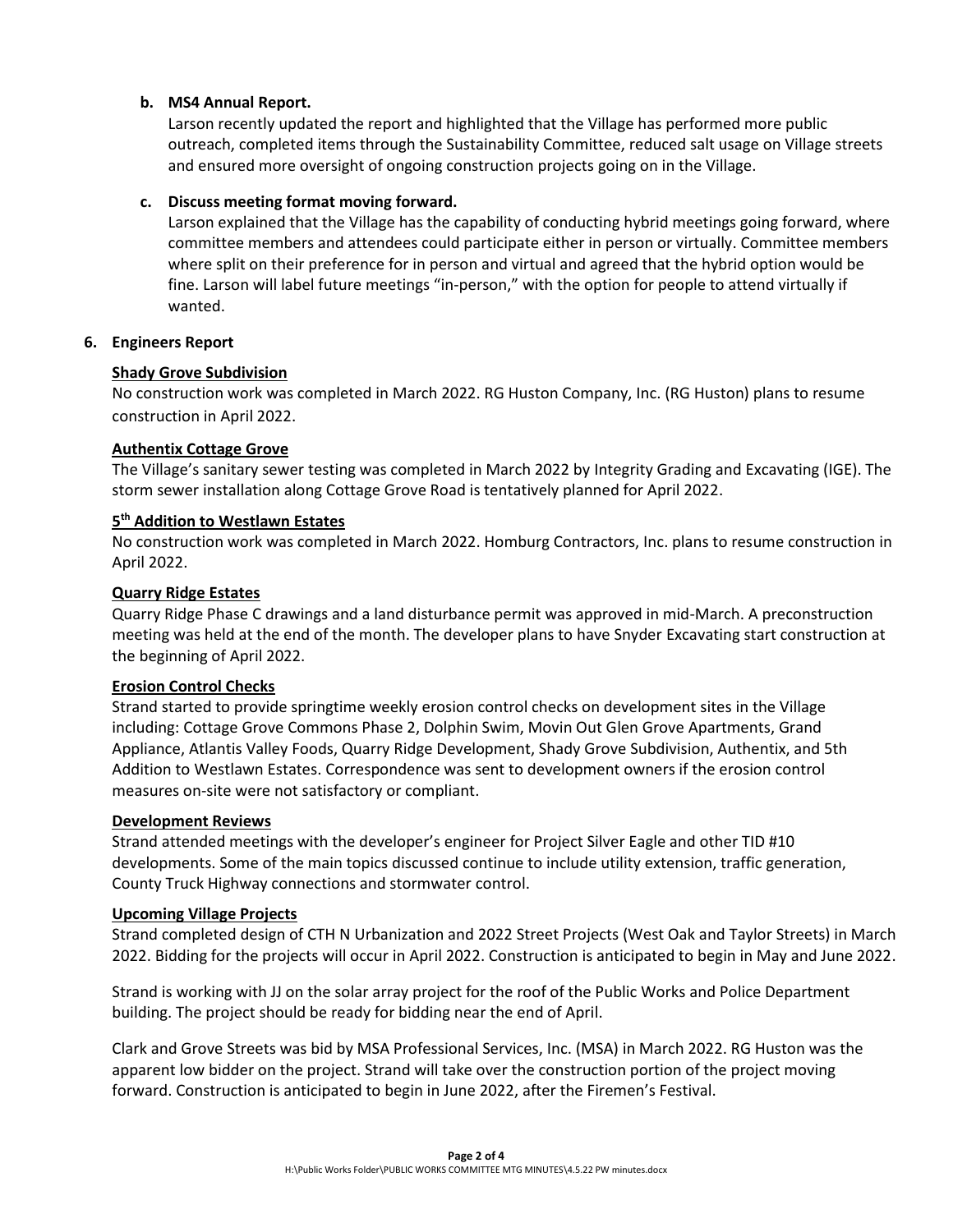Strand has also worked with JJ over the last several months to create a standard specification cut sheet for utilities and public works projects. In addition, the standard detail drawings have been updated to reflect these specifications.

# **7. Directors Report**

# **Committee Changes and Expansion**

The Public Works & Properties Committee will officially add "Sustainability" to its title and grow by two members. This change was formally approved by the Village Board and ordinance language was updated. The change was one of many made recently to streamline Village Committees and clean up redundant efforts. The vast majority of projects and plans presented at Public Works were also presented and discussed at the Ad Hoc Sustainability Committee and vice versa. With this change, Sustainability efforts and work will be codified and permanent (versus the Ad Hoc status).

# **Frontier pedestal restoration**

Larson was able to meet with staff from Frontier last month. Among the many items discussed, the staff member from Frontier indicated that he plans to complete the restoration around their existing pedestals that are outstanding from the first phase of the Main Street Bike Path Extension in 2019. Larson requested that he provide some design/detail for this Committee to see (photo included in packet). This plan is similar to what he plans to do around the existing pedestals adjacent to the path. Larson will reach out to area residents once Frontier has an official plan in place.

# **2022 Projects**

- **Main Street Bike Path Extension & CTH N Improvements.** Strand's team completed design of the street improvements per Committee direction to match the existing condition of other areas of CTH N and integrate that plan with the MSA-designed plan for the bike path extension. The project is currently out for bid, closing April  $8^{\text{th}}$ .
- **Clark & Grove Street Reconstruction Project.** The project bidding is closed, and the project was awarded to R.G.Huston. Project is well under budget for construction and the legal team is finalizing the sale for the pond property. Larson met with Alliant, and they hope to bury the power prior to construction starting, which is planned for after the Fireman's Festival.
- **East Taylor/West Oak Streets.** These projects will be bid together very soon. Assuming we receive our SMA documentation in time from the State for our LRIP funding, the plan is to also bid our small repaving of Weald Bridge Road with these as well.

# **Staffing Update**

GovHR completed the recruitment for the Deputy Director of Public Works position, and we have 16 applicants. Administrator Giese and Larson plan to review and interview in the coming weeks.

Our newest Public Works Technicians have both earned their CDLs and one has earned his DNR Waterworks Operator Licenses, and the other has completed the courses and is awaiting the exam date. Both have been training alongside veteran staff members across all duties and by all reports are doing extremely well.

# **Compost Bins & Rain Barrel Sale Underway**

The Village is partnering with the Friends of the Cottage Grove Library on an Earth Day event at Cottage Grove School on Saturday, April 23 from 10am-1pm. This is where we will also hold our rain barrel and compost bin pick up (assuming the shipment of compost bins is delivered by that date). There will be materials on water quality, conservation, and other sustainability efforts. Other events/programs for that day include the Dane County Trash Lab, teaching by a compost expert and hikes through the school forest lead by naturalists. Volunteers are still needed for this special day.

**8. Approve the minutes of the February 1, 2022, Public Works & Properties Committee meeting.**

**Motion** by Kieck, seconded by Hackel, to approve the February 1, 2022 Public Works and Properties Committee meeting minutes as presented. Motion carried with a unanimous voice vote of 3-0-1 with Murphy abstaining.